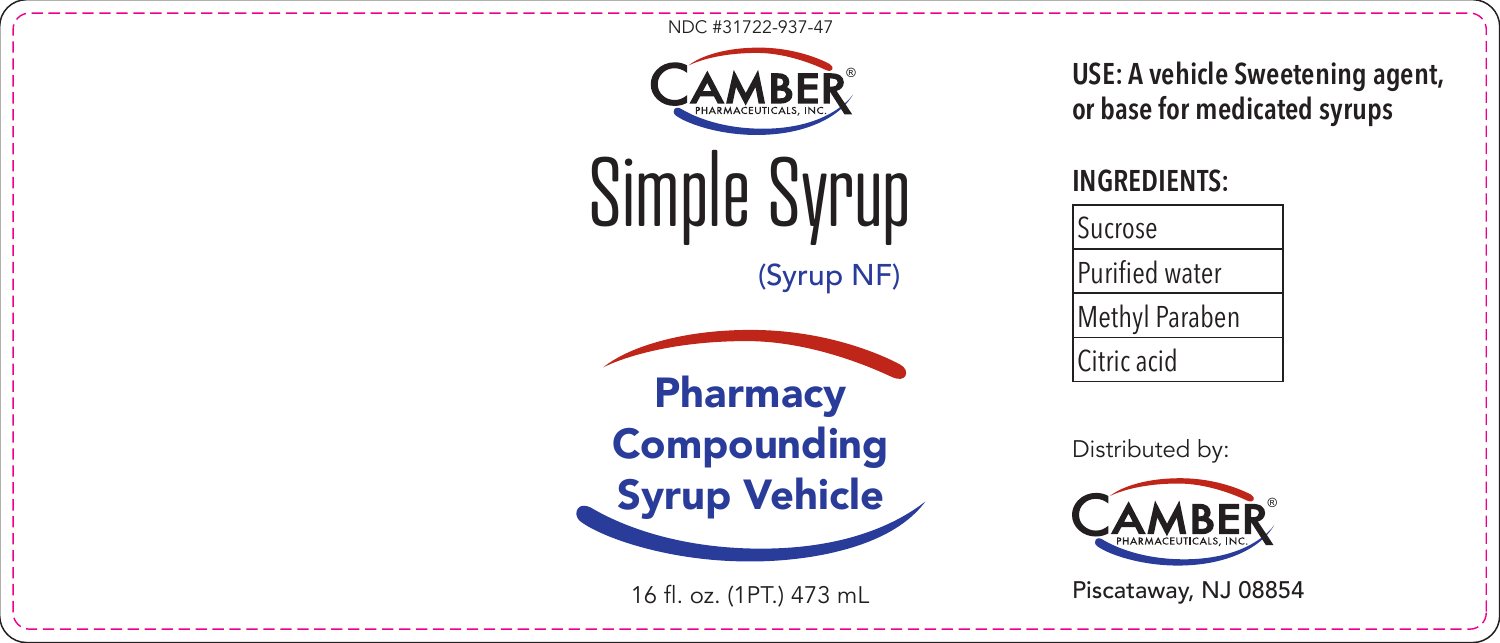

16 fl. oz. (1PT.) 473 mL

**USE: A tasty vehicle to be used for cough syrup, tonics, etc., where palatability is desired.**

**WARNING:** In case of accidental overdose, seek professional assistance or contact a Poison Control Center immediately.

**INGREDIENTS: Purified water, Sucrose,** Glycerin, Sorbitol and flavoring. Buffered with Citric acid and Sodium phosphate. Preserved with methyl paraben and potassium sorbate.

Distributed by:



Piscataway, NJ 08854